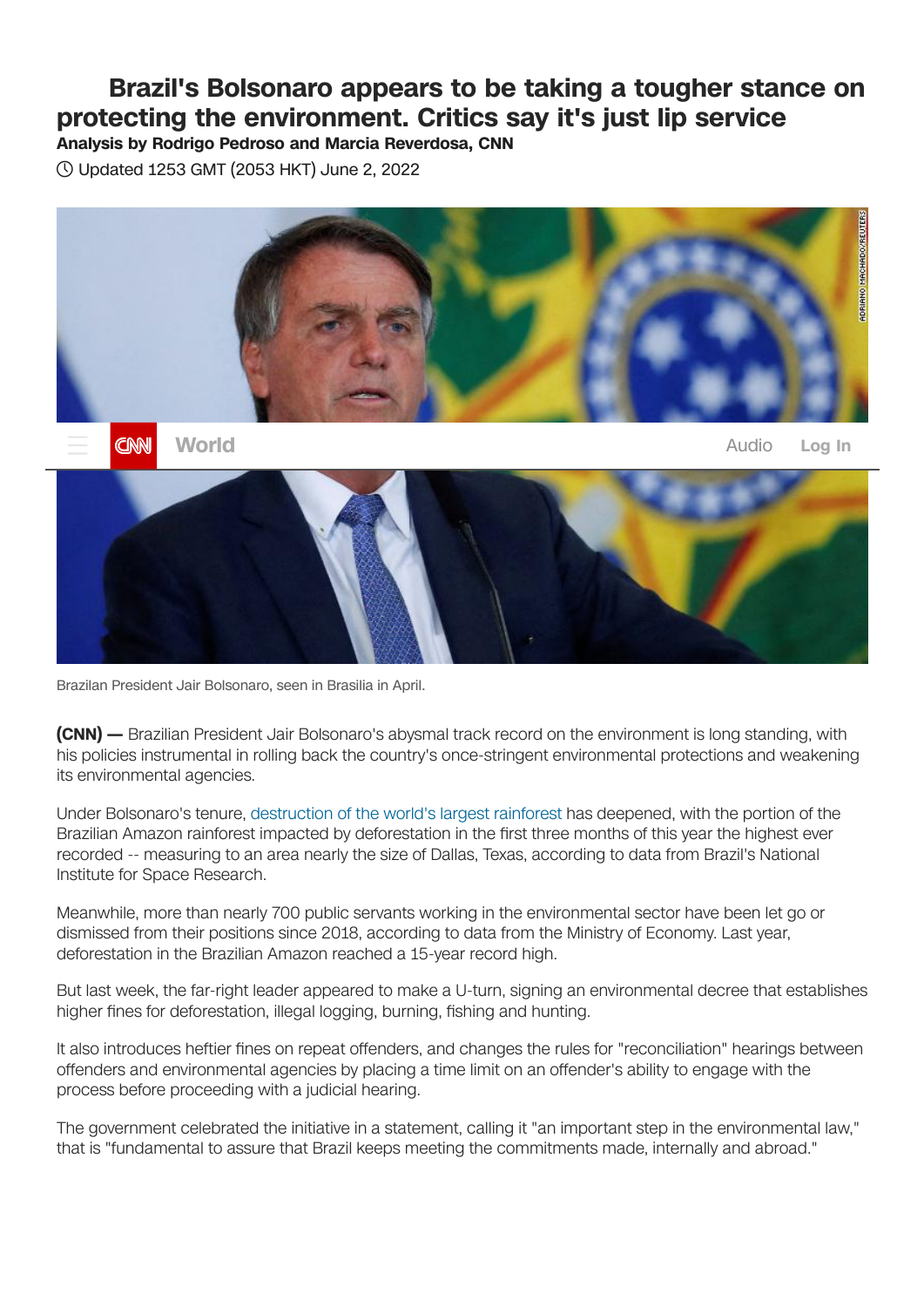

A deforested section of the Amazon rainforest is seen in Labrea, Amazonas state, Brazil in September 2021.

The move appears to be the first concrete action that supports Bolsonaro's United Nations COP 26 November promise to enforce [environmental](https://www.cnn.com/2021/11/01/world/cop26-climate-deforestation-deal-intl/index.html) protections in Brazil and to end deforestation by 2028.

But some experts view the measure with skepticism -- pointing out that these mostly procedural changes may be just another way that Bolsonaro can boast to the international community that he's taking positive steps, ahead of his re-election campaign for the October 2022 presidential election.

Raoni Rajao, Professor in Social Studies at the Federal University of Minas Gerais told CNN that he believes the government is working to rebrand itself as eco-friendly, despite its track record.

"Although even conservatives recognize that the environmental issue is important, the government manages to convince them (conservative voters) that Brazil is doing a great job in the area," Rajao said.

> Those who criticize Bolsonaro's policies, he said, are considered "unpatriotic" in the eyes of the government, who say that "international criticism is (trying) to impede the country´s development."

Brazil's Ministry of the Environment told CNN that the decree is "a normative improvement in the fight against illicit environmental activities." It emphasized that the decree significantly increases fines, and defended environmental reconciliation hearings as helping to ensure "more efficiency" in collecting them.

Since 2019, Bolsonaro has advocated for the practice of reconciliation hearings to speed up the fine process. Prior to the new decree, the environmental agency would have to wait to hear from the offender on whether they wanted to have a hearing to decide if take their case to court -- or if they agreed to simply pay the fine. That process could

Related Article: Brazil's Amazon rainforest has already reached a new [deforestation](https://edition.cnn.com/2022/04/08/americas/brazil-amazon-deforestation-latam-intl/index.html) record this year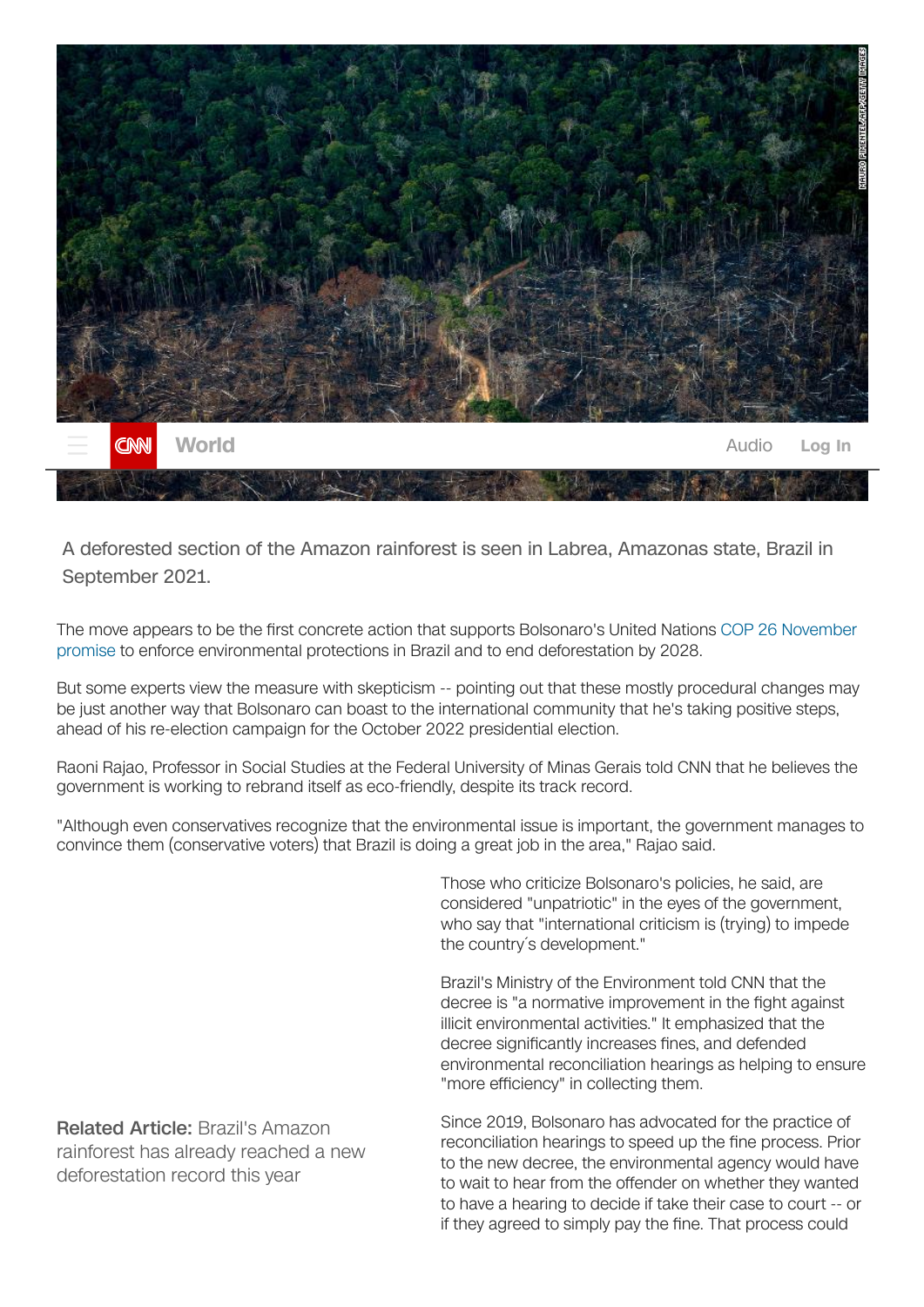take months -- or even longer, and created a massive backlog. Now, offenders have been given a time limit of up to 20 days to decide, otherwise the judicial process will be carried out without the reconciliation hearing.

But environmental defenders say the option for reconciliation should not exist at all. Experts believe it was created by the Bolsonaro government to give a voice to the offender and to slow down the judicial process.



**[World](https://edition.cnn.com/world) Log In** 

Indigenous people demonstrate against the Bolsonaro government's environmental policies in Brasilia last year.

Raul Valle, director of WWF-Brazil's Social and Environmental Justice program said in a statement that the hearings have achieved the opposite of their proposed objective -- and have instead, practically paralysed the process. He noted the massive backlog of cases that the reconciliation process has created.

"This only increases the feeling of impunity in the Amazon, which, in turn, is an incentive for those who deforest," he said.

From October 2019 to May 2021, nearly all (98%) of the 1,154 environmental infraction notices issued in the Amazon by Brazil's environmental agencies had yet to be settled, according to a report from the Climate Policy Initiative and the WWF, citing data from the federal government.

Meanwhile, an internal document from Ibama, the government's environmental agency, obtained by data journalists from the independent public data agency Fiquem Sabendo, shows that there are more than 37,000 unpaid environmental infringement fines due to expire by 2024, with 5,000 of them due to expire by the end of this year.

> "As time passes by, offenders notice that the punishment risk is low and therefore it is worthy to continue using environmental resources without authorization," the Ibama document said.

And, in fact, fewer fines are being issued altogether, said Anne Aimes, Science Director at the Environmental Research Institute of the Amazon (IPAM).